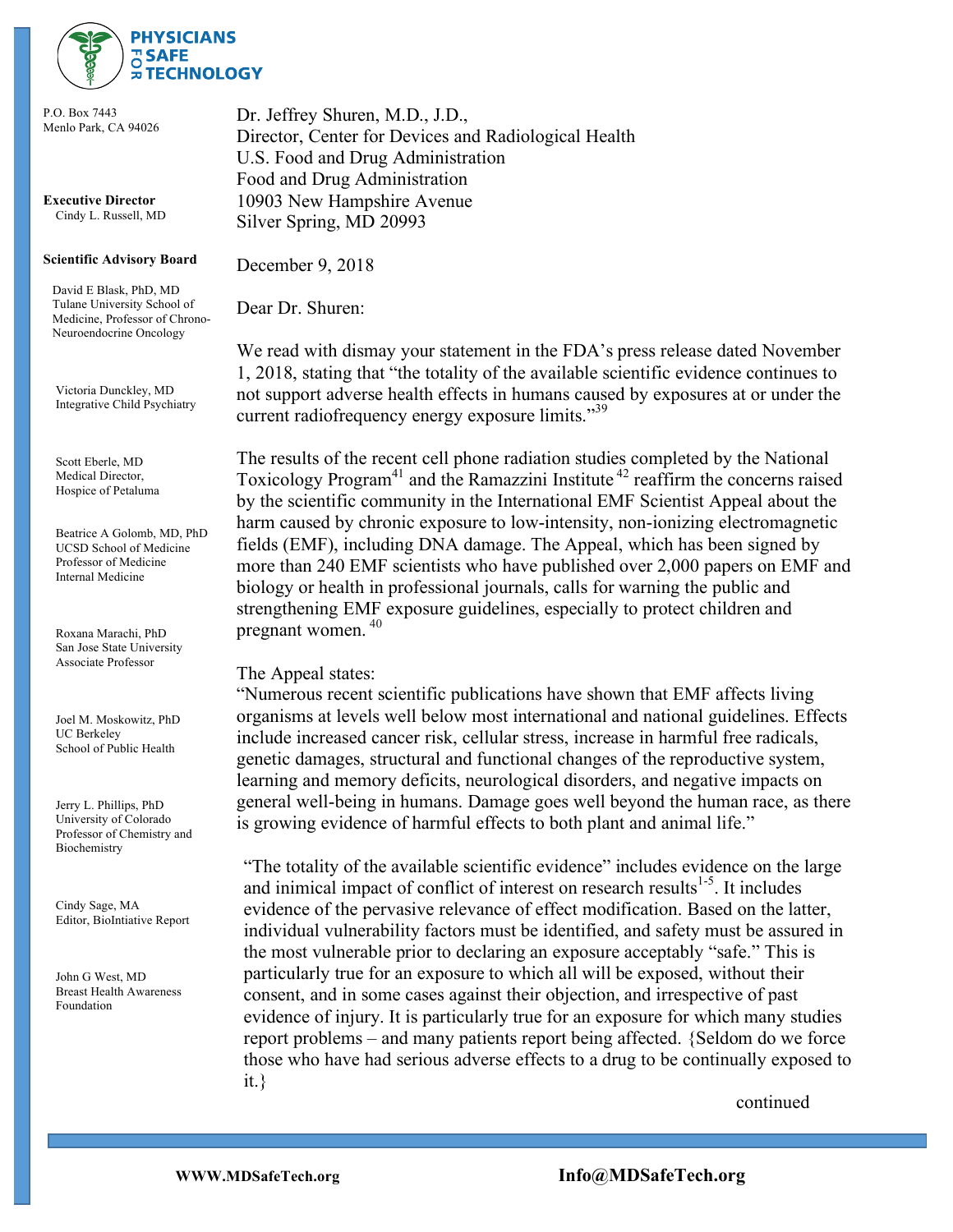**We urge that you also consider that oxidatively mediated injury can be cumulative:** Ultraviolet radiation injury leads to DNA damage, photoaging and cataracts through cumulative effects mediated by oxidative stress and free radical formation.<sup> $43-46$ </sup> Far ultraviolet radiation and X-ray imaging are considered lower energy ionizing radiation, but that is largely irrelevant to the injury it causes. Ionizing radiation primarily mediates injury through oxidative stress – a mechanism of harm also well supported for radiofrequency (RF/EMF) radiation<sup>8</sup>. Excess cumulative exposure to UV radiation or X-ray imaging (CT scans, fluoroscopy and nuclear medicine scans) results in DNA strand breaks and increases the risk of cancer.<sup>48</sup> Moreover, there is also evidence of cumulative injury and DNA damage with low level non-ionizing radiofrequency radiation<sup>15</sup>, including evidence that health problems will be progressive with re-exposure in those whose injury is of at least moderate severity.<sup>16</sup> RF radiation can cause cataracts and because it penetrates more deeply, can also affect much more than skin and eyes.<sup>17-22</sup>. Please see the extensive reference list in Cleary 1988, with scores of citations, dating as far back as 1948, and documentation of non-thermal as well as thermal mechanisms<sup>18</sup>. Many of the studies are older, but science is meant to build on older work, not let knowledge fall by the wayside.

## **A. We request that you provide the following:**

1. Provide the list of references you have considered in determining the "totality of scientific evidence". How were these identified, and/or from whom were these supplied? How was the evidence analyzed?

2. Have you segregated evidence that is not influenced by industry conflict of interest (whether industry funding or industry conflicts of investigators) and viewed that separately? The "totality of scientific evidence" includes extensive evidence of a massive relationship of conflict of interest to results  $-\text{in this}^{-1}$  as in other fields.  $2-5$  As evidence makes clear, a search should be made for industry conflicts that are undisclosed.<sup>3</sup>

3. With what processes have you considered the impact of "effect modification," the phenomenon by which individual differences in vulnerability (risk of harm) can be vast. <sup>49</sup> This can lead to non-linear and at times even opposite direction effects – especially for exposures for which mechanisms are on the oxidant-antioxidant spectrum<sup>6, 7</sup>, a mechanism common to RF radiation<sup>8</sup>. Effect modification is a pervasive if not universal theme in medicine $9-12$ . Because of this, average or typical effects, are not acceptable in designations of potential harm. Findings like those of De Luca et al (2014), showing that those experiencing health effects from accepted levels of radiation are significantly more likely to have polymorphisms adverse to oxidative stress defense.<sup>13</sup> In addition, Belpomme (2015) showed that levels of a key antioxidant known to protect against radiation injury are consistently low in those citing health effects of accepted levels of radiation.<sup>14</sup> These studies underscore not only that effects are real and causally mediated by expected mechanisms of oxidative stress but that understanding of health effects *must* consider vulnerable subsets.

lllustrating the magnitude of impact of effect modification, based on just a few features, risk of hospitalized rhabdomyolysis on statins can be increased by 2300-fold (from one case per 22,727 treated for a year, to one case in  $\sim$ 10 treated with statin for a year)<sup>12</sup> – making a problem transition from very rare to frankly common in the identified vulnerable group. And this considers only a few factors that are measurable, measured, and readily available (age, diabetes, whether on a fibrate – and which statin): more comprehensive assessment would doubtless expand this range, identifying individuals at even higher risk.

4. Please also advise us-are the utilities required to maintain records of adverse event reports e.g. from smart meters (Quite obviously they should be.) Have you requested adverse effects reported to the utilities following introduction of smart meters? Which utilities? How have these been analyzed?

**B. We request that the FDA set up a Radiation Adverse Event Reporting System (RAERS), like the Vaccine Adverse Event Reporting system (VAERS) for wireless devices and infrastructure including smart meters, Wi-Fi routers, cell phones, wireless wearable devices and driverless cars.** How can the FDA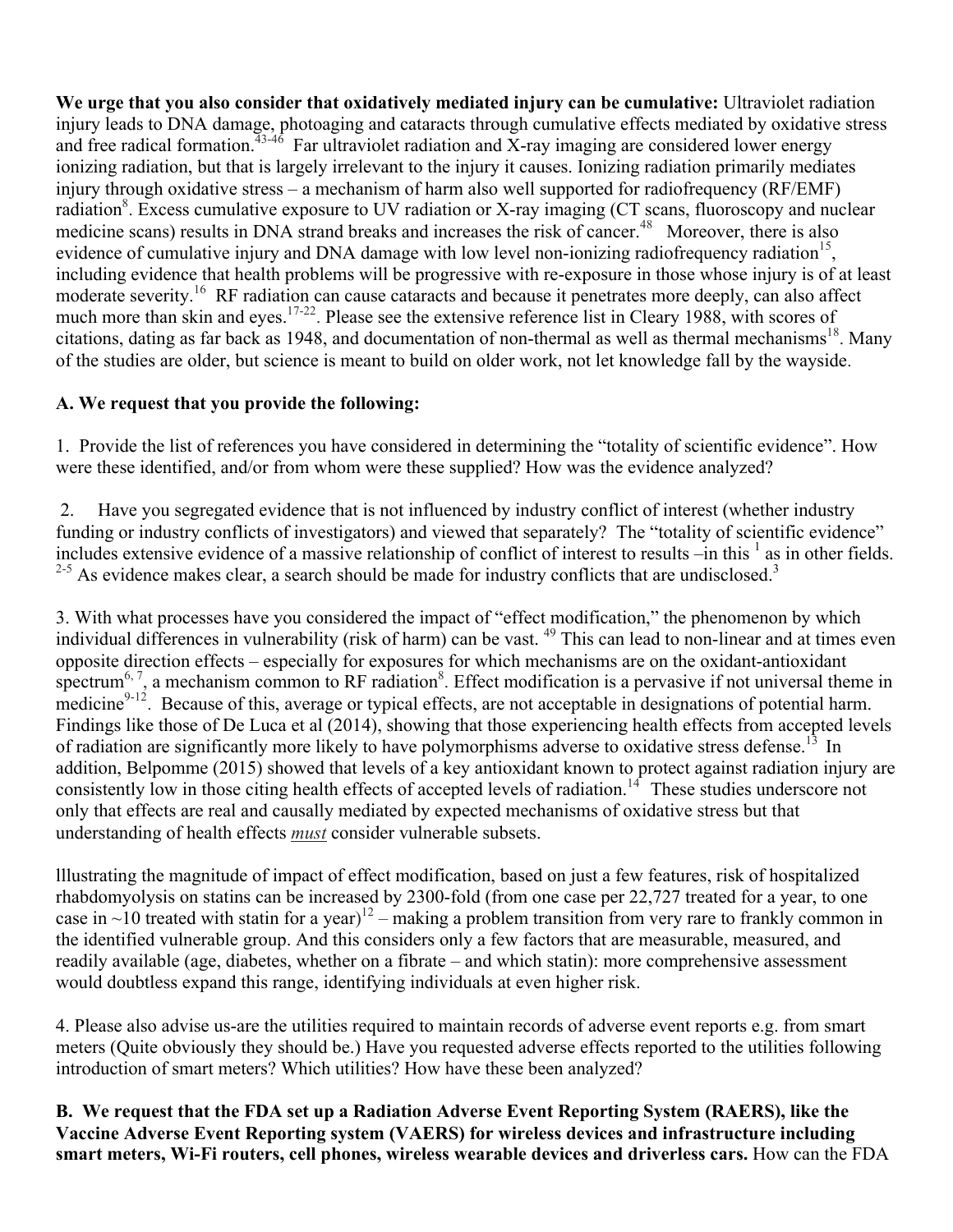declare a product safe with neither premarketing phase I, II, III trials, nor post-marketing surveillance? There needs to be a central repository to which people can report; and it needs to be well advertised, so that both patients and physicians are familiar with it.

**C. RF devices, especially smart meters and cell towers, provide exposure to everyone.** When people are not able to escape the exposure, a radically more stringent standard is required to protect the vulnerable, including those already injured. Many millions may now be experiencing health effects based on estimates from epidemiological studies. Many cases describe compelling evidence for causality, with dechallenge- rechallenge support<sup>23-26</sup>. The "intervention" of removing a cell tower improved health in a study in Japan, a group level dechallenge<sup>27</sup>. There is distance to source evidence<sup>28-30</sup> (a form of dose response – as is evidence of a tie to polymorphisms adverse for oxidative stress detoxification<sup>13</sup>). There is evidence that mechanisms involved are tied to conditions like dementia, metabolic illness, and autism – all conditions whose rise cannot be attributed merely to aging of the population (or parents), or better diagnosis, and there is mounting and increasingly powerful evidence of a tie to cancer, particularly glioblastoma<sup>31,32</sup> and hemolymphatic cancers (please read this article)<sup>33</sup>, but also suggestive evidence for breast cancer  $34, 35$  and melanoma and particularly uveal melanoma  $36$ , 37.

**D. We also direct your attention to the evidence that the health effects reported by individuals who cite health effects from low level RF radiation), comport in detail to those reported in US diplomats in Cuba**, in which evidence for the so-called microwave auditory effect essentially compels the case for a causal role of radiofrequency radiation<sup>38</sup>. Please read the evidence in this carefully.

**E. We are in an era in which some will pay close attention to who** *failed* in **their duty to protect,** when evidence – viewed without the palliating lens of industry conflict – was already overwhelming. This is your chance to be on the right side of history, at the critical juncture.

Beatrice A. Golomb, MD, PhD Cindy L. Russell, M.D. Scientific Advisory Board Executive Director

Physicians for Safe Technology Physicians for Safe Technology

## **References**

1. Huss A, Egger M, Hug K, Huwiler-Müntener K, Röösli M. Source of Funding and Results of Studies of Health Effects of Mobile Phone Use: Systematic Review of Experimental Studies. Environ Health Perspect 2007;115:1-4.

2. Bero L, Oostvogel F, Bacchetti P, Lee K. Factors Associated with Findings of Published Trials of Drug-Drug Comparisons: Why Some Statins Appear More Efficacious than Others. PLoS Med 2007;4:e184.

3. Barnes DE, Bero LA. Why review articles on the health effects of passive smoking reach different conclusions. Jama 1998;279:1566-70.

4. Golomb BA. Conflict of Interest in Medicine. Sponsored by The Science Network (tsntv.org), Salk Institute. La Jolla, CA. Oct 5; 2008. http://thesciencenetwork.org/programs/beyond-belief-candles-in-the-dark/beatrice-golomb:

5. Stelfox HT, Chua G, O'Rourke K, Detsky AS. Conflict of interest in the debate over calcium-channel antagonists. N Engl J Med 1998;338:101-6.

6. Golomb BA. Misinterpretation of trial evidence on statin adverse effects may harm patients. Eur J Prev Cardiol 2015;22:492-3.

7. Golomb BA. Effect Modification. In: Brockman J, ed. This Idea is Brilliant: Lost, Overlooked, and Underappreciated Scientific Concepts Everyone Should Know. New York: Harper Perennial; 2018:440-3.

8. Yakymenko I, Tsybulin O, Sidorik E, Henshel D, Kyrylenko O, Kyrylenko S. Oxidative mechanisms of biological activity of lowintensity radiofrequency radiation. Electromagn Biol Med 2015;35:186-202.

9. Cherry N, Mackness M, Durrington P, et al. Paraoxonase (PON1) polymorphisms in farmers attributing ill health to sheep dip. Lancet 2002;359:763-4.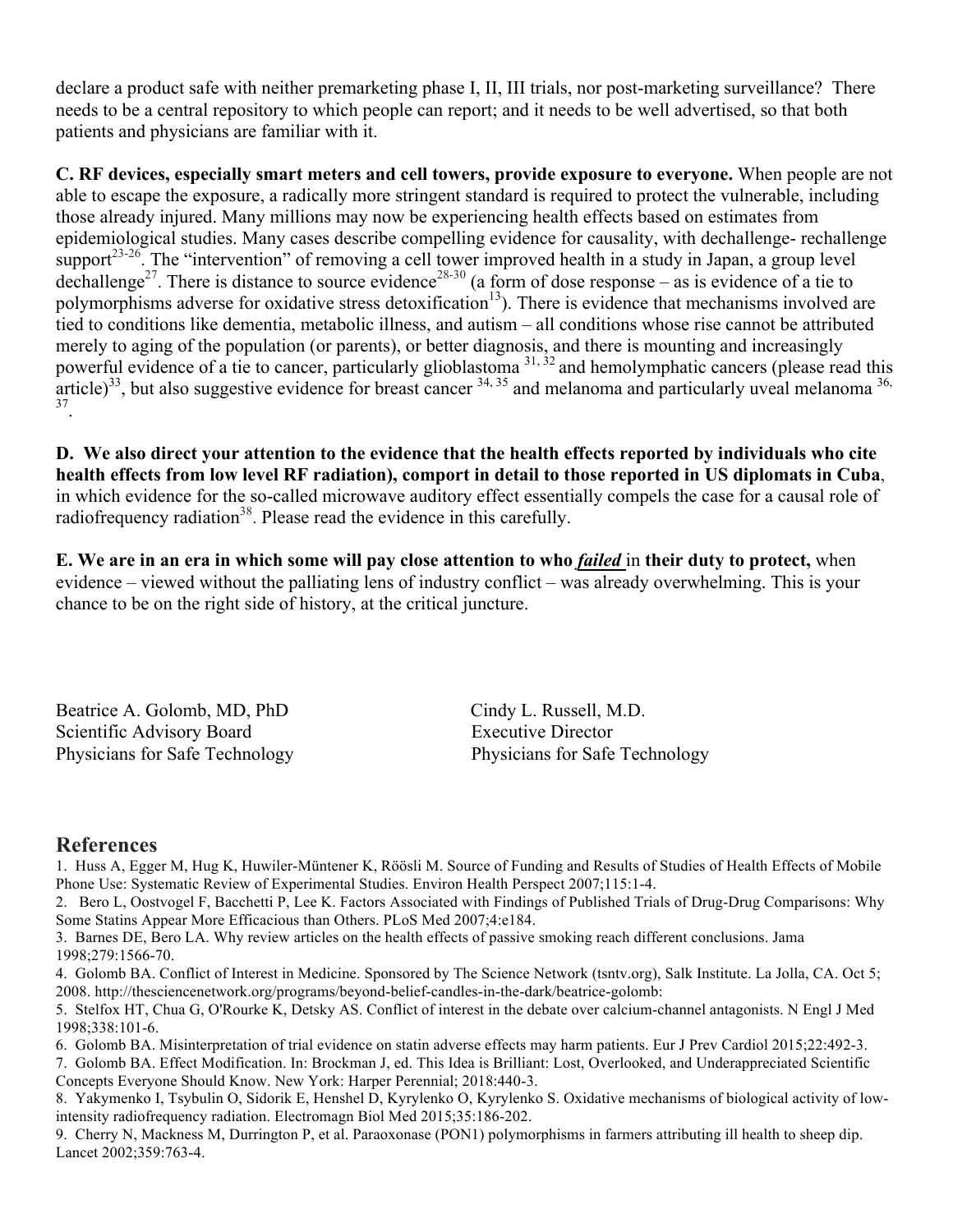10. Golomb BA, Evans MA. Statin adverse effects: a review of the literature and evidence for a mitochondrial mechanism. Am J Cardiovasc Drugs 2008;8:373-418.

11. Steele L, Lockridge O, Gerkovich MM, Cook MR, Sastre A. Butyrylcholinesterase genotype and enzyme activity in relation to Gulf War illness: preliminary evidence of gene-exposure interaction from a case-control study of 1991 Gulf War veterans. Environ Health 2015;14:4.

12. Graham DJ, Staffa JA, Shatin D, et al. Incidence of hospitalized rhabdomyolysis in patients treated with lipid-lowering drugs. Jama 2004;292:2585-90.

13. De Luca C, Chung Sheun Thai J, Raskovic D, et al. Metabolic and genetic screening of electromagnetic hypersensitive subjects as a feasible tool for diagnostics and intervention. Mediators Inflamm 2014; DOI:10.1155/2014/924184

14. Belpomme D, Campagnac C, Irigaray P. Reliable disease biomarkers characterizing and identifying electrohypersensitivity and multiple chemical sensitivity as two etiopathogenic aspects of a unique pathological disorder. Rev Environ Health 2015;30:251-71. 15. Tyler PE. Overview of electromagnetic radiation research past, present, and future. Annals of the New York Academy of Sciences 1975;247:6-14.

16. Sadchikova MN, Glotova KV. The clinic, pathogenesis, treatment, and outcome of radiowave sickness. {Translated from Russian: Moscow BIOLOGICHESKOM DEYSTVII ELEKTROMAGNITNYKH POLEY RADIOCHASTOT in Russian, No 4, 1973 pp 43- 48} Translated 1974. In: Gordon ZV, ed. Biological Effects of Radiofrequency Electromagnetic Fields. Arlington, VA: U.S. Joint Publication Research Service; 1973:54-62.

17. Baillie HD. Thermal and nonthermal cataractogensis by microwaves. Nonionizing Rad 1970;2:164-8.

18. Cleary SF. Microwave cataractogenesis. Proceeding IEEE 1980;68:49-55.

19. Zaret MM. Microwave cataracts. Medical Trial Technique Quarterly 1973;19:246-52.

20. Cook HJ, Steneck NH, Vander AJ, Kane GL. Early Research on the Biological Effects of Microwave Radiation: 1940-1960. Annals of Science 1980;37:323-51.

21. Hässig M, Jud F, Nägeli H, Kupper J, Spiss BM. Prevalence of nuclear cataract in Swiss veal calves and its possible associaiton with mobile telefone antenna b ase statins. Schweiz Arch Tierheilk 2008;15:471-8.

22. Hassig M, Jud F, Spiess B. Increased Occurrence of Nuclear Cataract in the Calf After Erection of Mobile Phone Base Station {Vermehrtes Auftreten von nukleärer Katarakt beim Kalb nach Erstellung einer Mobilfunkbasisstation}. Schweiz Arch Tierheilkd (German) 2012;154:82-6.

23. Conrad R, Friedman E. Smart Meter Health Effects Survey and Report, Exhibit D. ME Public Utilities Commission 2013;Docket 2011-00262:http://www.mainecoalitiontostopsmartmeters.org/wp-content/uploads/2013/01/Exhibit-10-Smart-Meter-Health-Effects-Report-Survey2.pdf.

24. Kato Y, Johansson O. Reported functional impairments of electrohypersensitive Japanese: A questionnaire survey. Pathophysiology 2012;19:95-100.

25. Lamech F. Self-reporting of symptom development from exposure to radiofrequency fields of wireless smart meters in Victoria, Australia: A case series. Altern Ther Health Med 2014;20:28-39.

26. Halteman E. Wireless utility meter safety impacts survey: Final Results Summary. Sept 13 2011;(http://emfsafetynetwork.org/wpcontent/uploads/2011/09/Wireless-Utility-Meter-Safety-Impacts-Survey-Results-Final.pdf). .

27. Shinjyo T, Shinjyo A. Significant decrease of clinical symptoms after mobile phone base station removed: An intervention study. 2014.

28. Navarro A, Segura J, Portoles M, Gomez-Perretta C. The microwave syndrome: A preliminary study in Spain. Electromagnetic Biology and Medicine 2003;22:161-9.

29. Oberfeld G, Navarro AE, Portoles M, Maestu C, Gomez-Perretta C. The microwave syndrome - Further aspects of a Spanish study. WHO 3rd International Workshop on Biological Effects of Electromagnetic Fields, Kos, Greece, October 2004.

30. Altpeter ES, Krebs T, Pfluger DH, et al. Study on Health Effects of the Shortwave Transmitter Station of Schwarzenburg, Berne, Switzerland. Berne, Switzerland: Federal Office of Energy 1995;Study 55.

31. Carlberg M, Hardell L. Evaluation of Mobile Phone and Cordless Phone Use and Glioma Risk Using the Bradford Hill Viewpoints from 1965 on Association or Causation. Biomed Res Int 2017;2017:9218486.

32. Hardell L, Carlberg M. Mobile phone and cordless phone use and the risk for glioma - Analysis of pooled case-control studies in Sweden, 1997-2003 and 2007-2009. Pathophysiology 2015;22:1-13.

33. Peleg M, Nativ O, Richter ED. Radio frequency radiation-related cancer: assessing causation in the occupational/military setting. . Environ Res 2018;163:123-33.

34. West JG, Kapoor NS, Liao SY, Chen JW, Bailey L, Nagourney RA. Multifocal Breast Cancer in Young Women with Prolonged Contact between Their Breasts and Their Cellular Phones. Case Rep Med 2013;2013:354682.

35. Balekouzou A, Yin P, Afewerky HK, et al. Behavioral risk factors of breast cancer in Bangui of Central African Republic: A retrospective case-control study. PLoS ONE 2017;12:e0171154.

36. Hardell L, Carlberg M, Hansson Mild K, Eriksson M. Case-control study on the use of mobile and cordless phones and the risk for malignant melanoma in the head and neck region. Pathophysiology 2011;18:325-33.

37. Kundi M, Mild K, Hardell L, Mattsson MO. Mobile telephones and cancer--a review of epidemiological evidence. J Toxicol Environ Health B Crit Rev 2004;7:351-84.

38. Golomb BA. Diplomats' Mystery Illness and Pulsed Radiofrequency/Microwave Radiation. Neural Computation 2018;30:1-104.